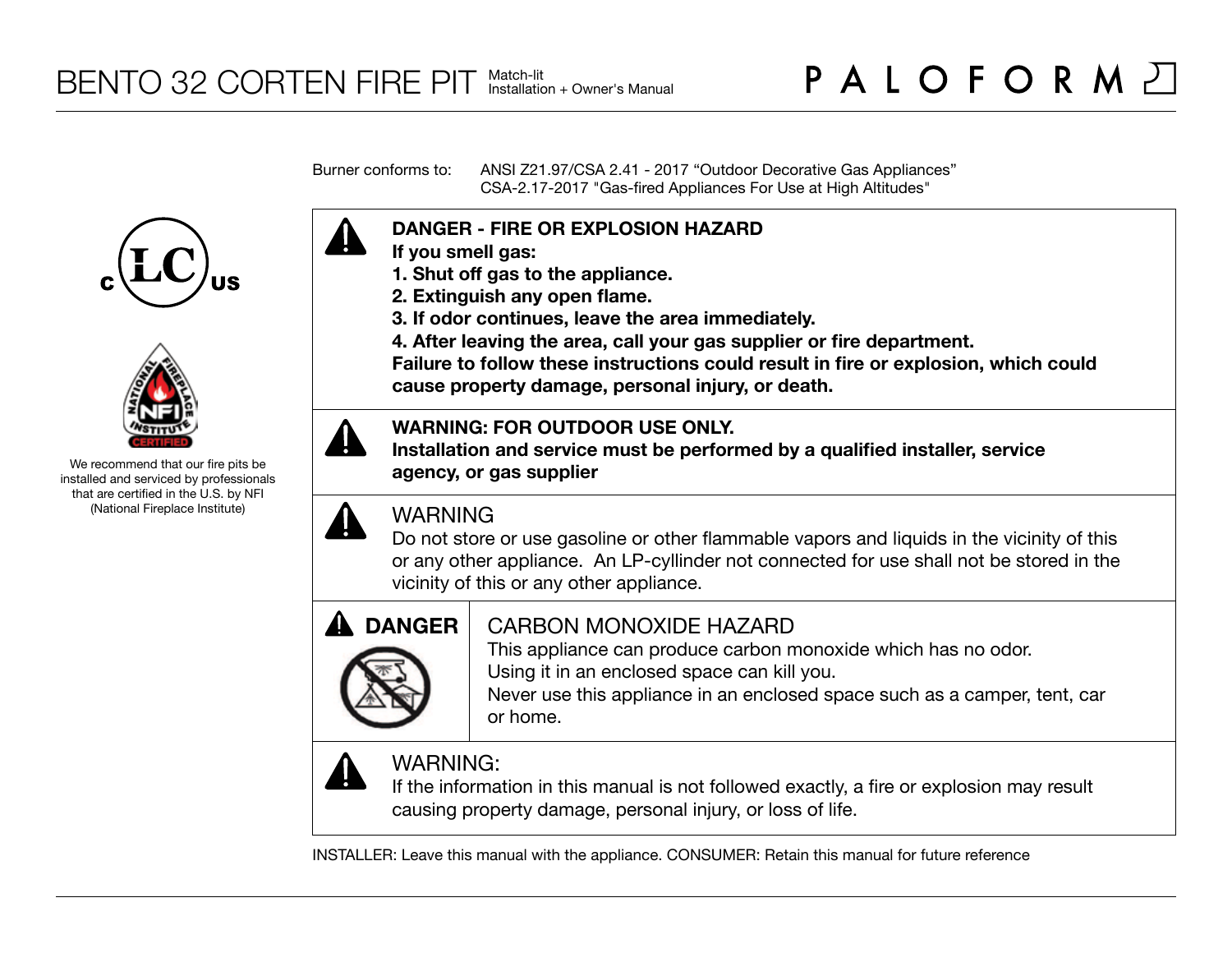# WARNINGS:

IMPORTANT: This appliance should be inspected before use and at least once annually by a qualified service person.

More frequent cleaning may be required as necessary. It is imperative that the control compartment, burners and circulating air passageways of the appliance be kept clean.

DANGER: Carbon monoxide poisoning can lead to death!

CARBON MONOXIDE POISONING: Early signs of carbon monoxide poisoning resemble the flu, with symptoms including headache, dizziness, or nausea. If you experience these signs, the Fire Pit may not be working properly. Get fresh air at once! Have the Fire Pit serviced. Some people are more affected by carbon monoxide than others, including pregnant women, people with heart or lung disease or anemia, those under the influence of alcohol, and those at high altitudes.

#### NATURAL GAS AND PROPANE:

To assist in detecting leaks, an odorant has been added to natural gas and propane. However, this odorant can fade, and gas may be present even though no odor exists. Make certain you read and understand all warnings. Keep this manual for reference. It is your guide to safe and proper operation of this appliance.

WARNING: Any modification to this appliance or its controls can be dangerous.

- 1. This appliance, as supplied, is only for use with the type of gas indicated on the rating plate.
- 2. When this appliance is connected to a fixed piping system, the installation must conform to local codes, or in the absence of local codes, to the National Fuel Gas Code, ANSI Z223.1/NFPA 54, or the International Fuel Gas Code.
- 3. Keep the appliance area clear and free from combustible materials, gasoline and other flammable vapors and liquids
- 4. Do not burn solid fuel in this appliance. Do not use this appliance to cook food or to burn paper or other objects.
- 5. Children and adults should be alerted to the hazards of high surface temperatures and should stay away to avoid burns or clothing ignition.
- 6. Clothing or other flammable materials should not be hung from the appliance, or placed on or near the appliance.
- 7. Young children should be carefully supervised when they are in the area of the appliance.
- 8. Do not use the appliance if any part has been under water. Immediately call a qualified service technician to inspect the appliance and to replace any part of the control system and any gas control which has been under water.
- 9. Inspect the appliance before each use.

10. Turn the appliance off and let cool before servicing, installing, repairing or covering. Any guard or other protective device removed for servicing the appliance must be replaced prior to operating the appliance. Only a qualified service person should install, service, or repair the appliance.

## HIGH ALTITUDE INSTALLATION

The appliance is certified for installations up to 4500' (1372 m) above sea level per CSA 2.17-2017. At this altitude range, no changes to the appliance are required. Please contact Paloform for information regarding installation above 4500' (1372 m).

## LOCAL CODES

The installation of this appliance must conform with local codes, or in the absence of local codes, with the National Fuel Gas Code, ANSI Z223.1 • NFPA 54; National Fuel Gas Code; Natural Gas and Propane Installation Code, CSA B149.1; or Propane Storage and Handling Code, CSA B149.2, as applicable.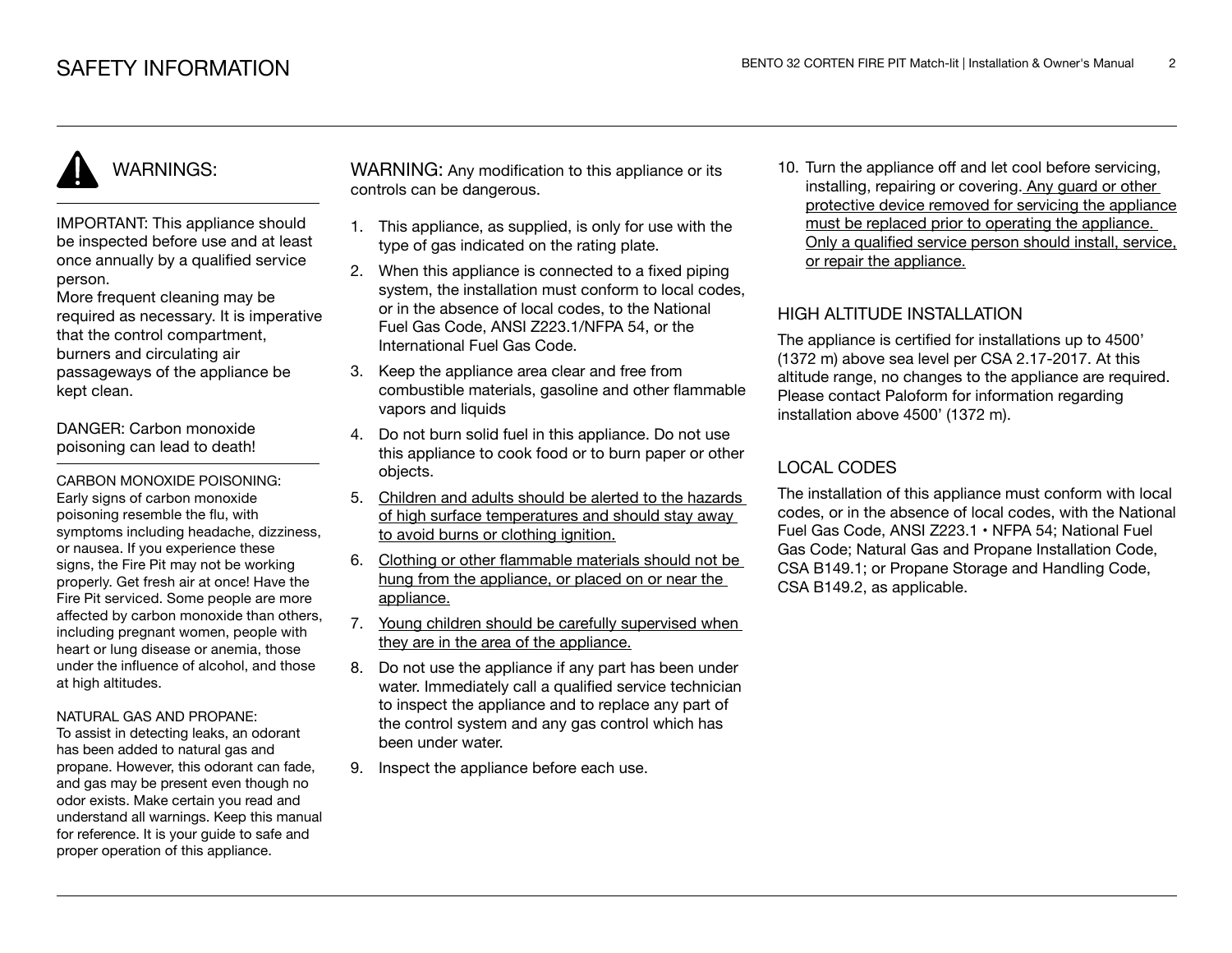

Do not place Cor-Ten fire pits on surfaces that will be permanently damaged or stained by rust bleed.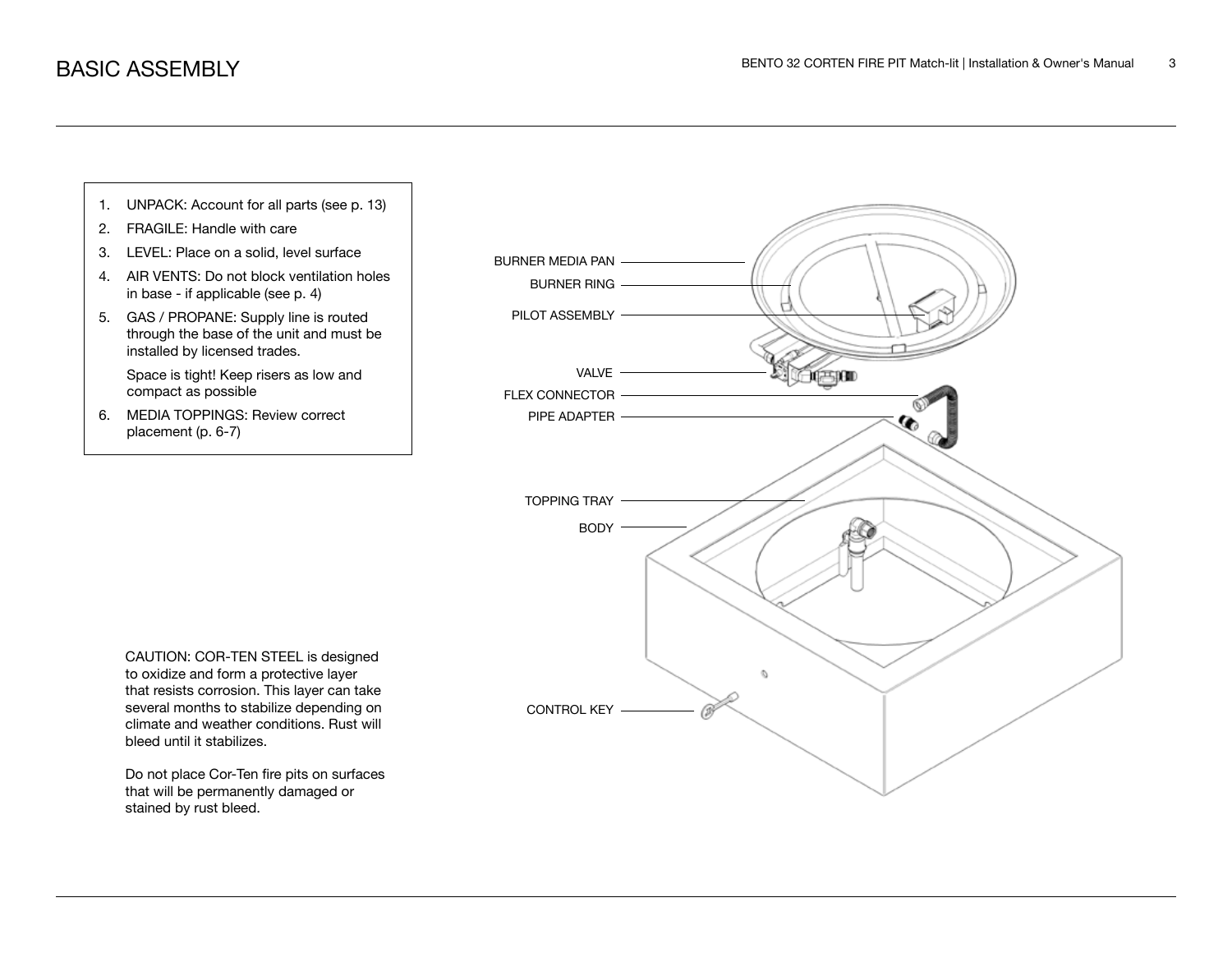

|                       | NATURAL GAS  | <b>PROPANE</b> |
|-----------------------|--------------|----------------|
| Burner Model #        | $CIR-M-18$   | CIR-M-18P      |
| Max Heat Input        | 69,000 BTU/h | 60,000 BTU/h   |
| Inlet Pressure - Min. | $4.5"$ W.C.  | 11.0" W.C.     |
| Inlet Pressure - Max. | $10.5"$ W.C. | 13.0" W.C.     |
| Orifice Size          |              |                |
| <b>Burner Ports</b>   |              |                |
| Port Size             |              |                |

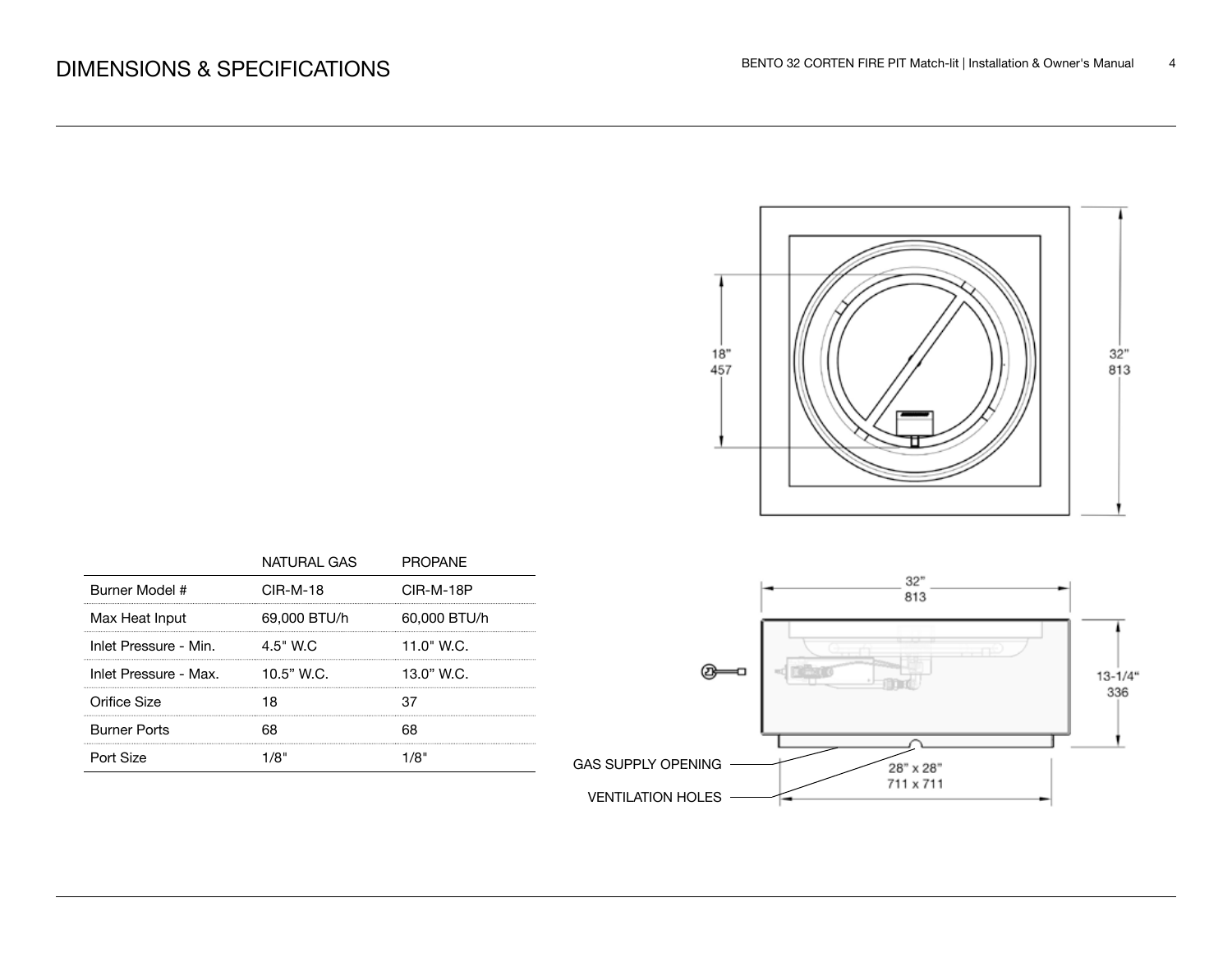

## FIG 1. MINIMUM CLEARANCES TO COMBUSTIBLES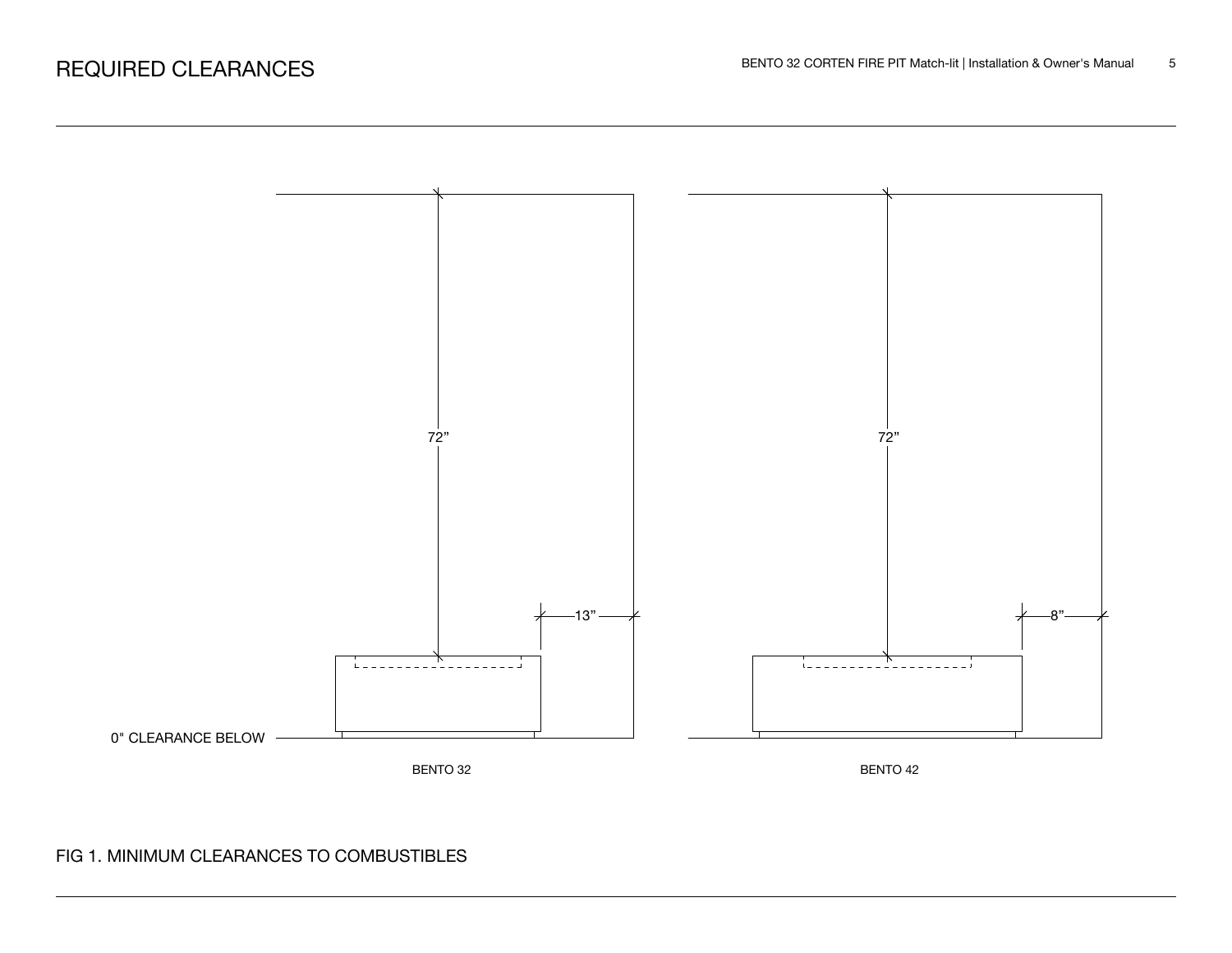### WARNING:

Failure to position parts in accordance with these diagrams and instructions and/or failure to use parts specifically approved for use with this appliance may result in property damage or personal injury.

Do not remove the data plates attached to the Outdoor Fire Pit Burner. These plates contain important information.

### NOTICE:

Installation and repair should be done by a qualified service person. The appliance should be inspected before use and at least once annually by a qualified service person. More frequent cleaning may be required as necessary. It is imperative that control compartment, burner ports and circulating air passageways of the appliance be kept clean.

## CAUTION:

New Lava Rock may pop or crackle when first heated. This should subside after 30 minutes to one hour or more of operation. Maintain safe distance during this time.

## TO ASSEMBLE THE FIRE PIT

- 1. Connect the Burner Assembly to the gas/propane supply using the supplied flex connector and following the instructions on page 8.
- 2. Carefully leak test all connections following the procedure on page 8.
- 3. Fill the burner pan evenly with burner media (crushed tempered glass for natural gas; volcanic rock for propane). Do not obstruct the pilot lighting port with burner media! Use burner media supplied by Paloform only!
- 4. Follow the Initial Lighting Instructions on page 9. Make sure that the flame carries to all parts of the burner. Turn OFF the appliance and let it cool before proceeding to the next step.
- 5. Evenly distribute decorative topping (river stones, crushed glass or lava rock) on top of burner media. An uneven or excessively thick layer of topping can result in an uneven flame.
- 6. Do not cover pilot shield. Keep the lighting port open and free of media. Do not use any media not supplied by the manufacturer!









LIGHTING PORT: DO NOT OBSTRUCT



BURNER MEDIA DECORATIVE TOPPING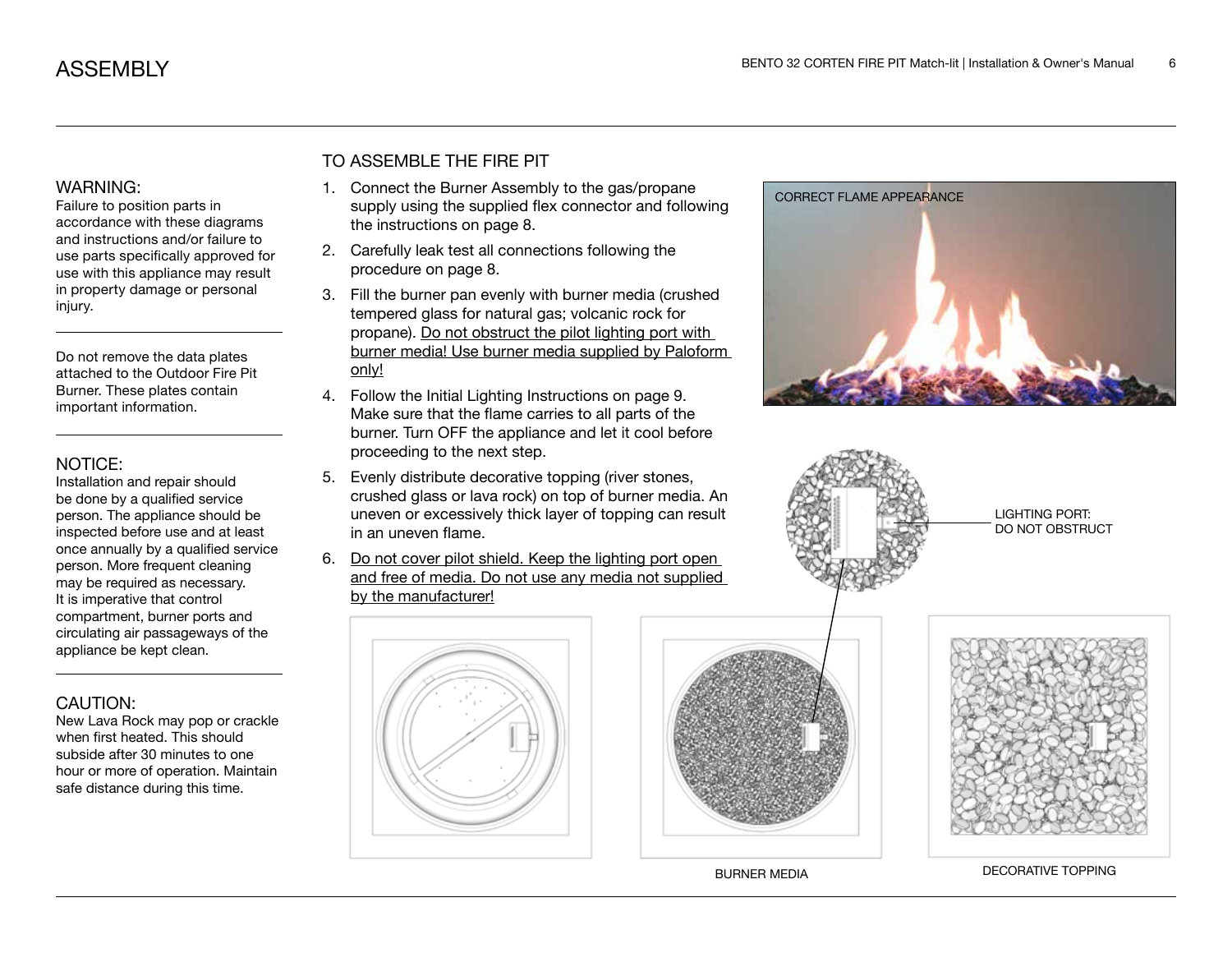# BENTO 32 CORTEN FIRE PIT Match-lit | Installation & Owner's Manual 7

CAUTION: Do not use any media over the burner that have not been supplied by Paloform. Landscape stone or other natural or manufactured materials may explode when heated.

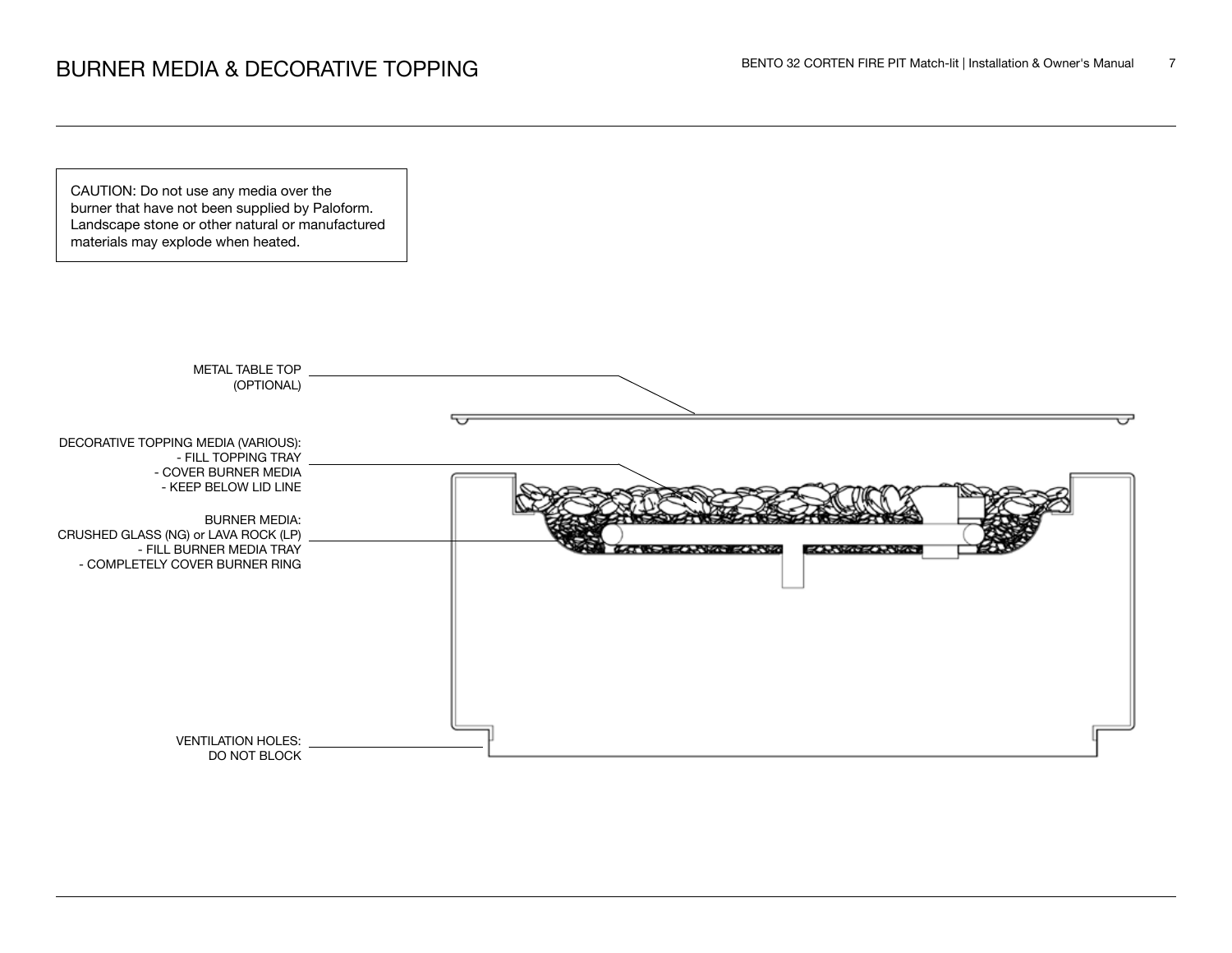# WARNING:

A qualified service person must connect the appliance to the gas supply. Follow all local codes.

#### CAUTION:

Use only new black iron or steel pipe. Internally tinned copper tubing may be used in certain areas. Use pipe of 1/2" diameter or greater to allow proper gas volume to Outdoor Fire Pit Burner. If pipe is too small, undue loss of pressure will occur.

### INSTALLATION ITEMS NEEDED:

Before installing the Outdoor Fire Pit, make sure you have all items listed bellow:

- piping (check local codes)
- sealant
- manual shutoff valve
- adjustable (crescent) wrench or pliers
- sediment trap
- tee joints
- pipe wrench

### INSTALLATION REQUIREMENTS

Installation must include a manual shutoff valve, union, and plugged 1/8" NPT tap. Locate NPT tap within reach for test gauge hook up. NPT tap must be upstream from the appliance.

Apply pipe joint sealant lightly to male threads. This will prevent excess sealant from going into pipe. Excess sealant in pipe could result in a clogged burner injector.

Install sediment trap in supply line as shown below. Locate sediment trap where it is within reach for cleaning and trapped matter is not likely to freeze.

A sediment trap prevents moisture and contaminants from entering the Outdoor Fire Pit controls. If a sediment trap is not installed, or is installed incorrectly, the unit may not work properly.

APPROVED FLEXIBLE GAS HOSE

### CHECKING GAS CONNECTION

WARNING: Test all gas piping and connections for leaks after installing or servicing. Correct all leaks immediately.

WARNING: Never use an open flame to check for a leak. Apply a mixture of liquid soap and water to all joints. Bubbles forming on joints while the gas is running indicate a leak. Correct all leaks at immediately.

Test Pressures in Excess Of 1/2 psi (3.5 kPa) This appliance and its individual shutoff valve must be disconnected from the gas supply piping system during any pressure testing of that system at test pressures in excess of ½ psi (3.5 kPa).

Test Pressures Equal To or Less Than 1/2 psi (3.5 kPa) This appliance must be isolated from the gas supply piping system by closing its individual manual shutoff valve during any pressure testing of the gas supply piping system at test pressures equal to or less than ½ psi (3.5 kPa).

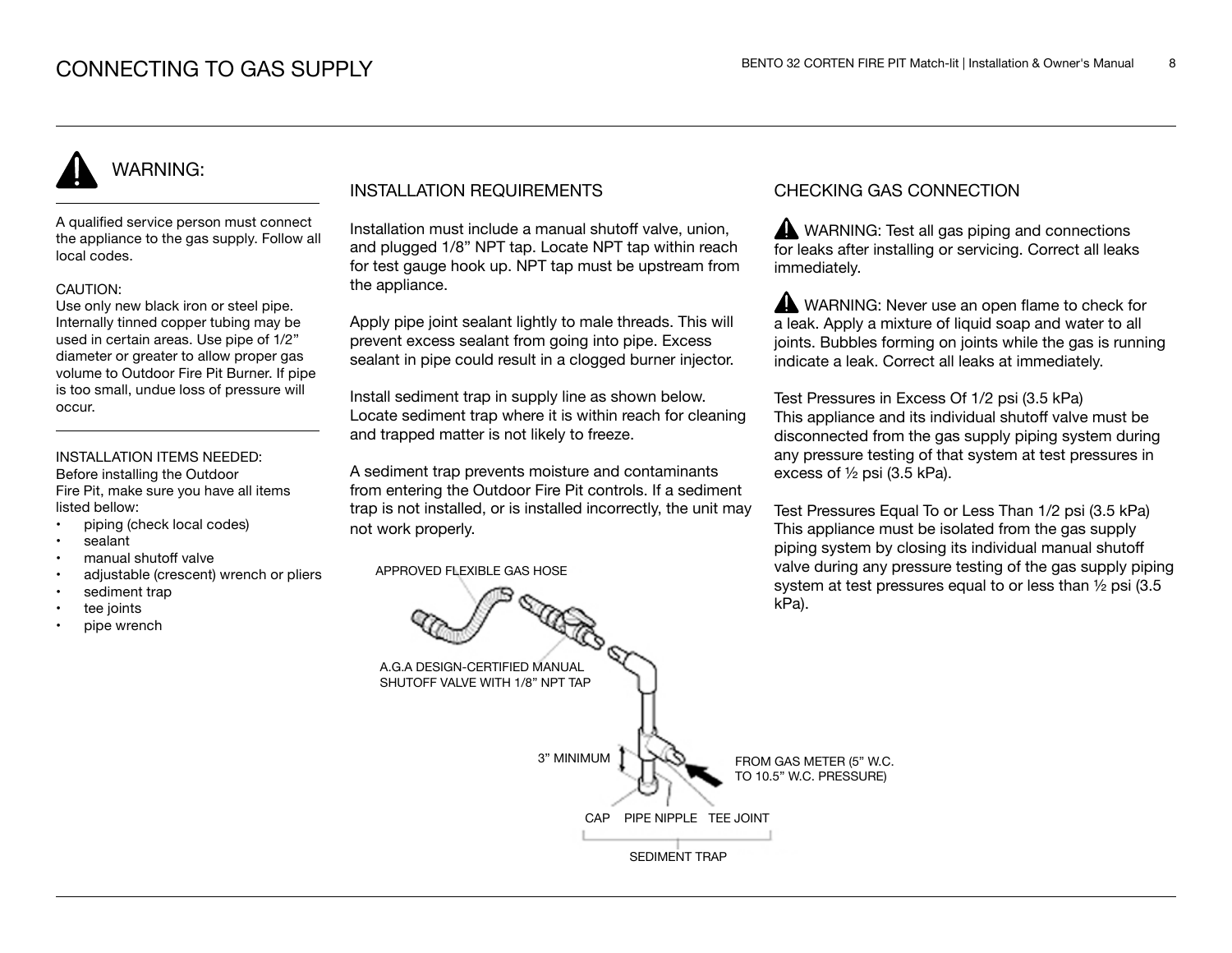# WARNINGS:

Failure to follow these instructions exactly may result in fire or explosion causing property damage, personal injury or loss of life.

Before operating the appliance, check all around the appliance area and on the surrounding floor for the smell of gas - some gas is heavier than air and may settle on the floor in the event of a leak. IF YOU SMELL GAS, follow the safety instructions on page 1 of this manual.

The main gas valve in this appliance is not serviceable. Do not try to repair or modify the valve, as doing so may result in a fire or explosion. Call a qualified service technician if you have any safety concerns.

Do not use this appliance if any part of it has been under water. Immediately call a qualified service technician to inspect the appliance and to replace any part of the control system and any gas control that has been under water.

Improper installation, adjustment, alteration, service or maintenance can result in injury or property damage. For assistance or additional information, consult a qualified installer, service agency or the gas supplier.

Do not store or use gasoline or other flammable vapors or liquids in the vicinity of this appliance.

## INITIAL LIGHTING INSTRUCTIONS

- 1. Purge air from the supply line as follows:
	- Open the main shutoff valve.
	- Unscrew the main pressure test point on the appliance regulator
	- Leave the inlet test screw open until gas flows in.
	- When the gas is flowing, tighten the inlet screw immediately.
- 2. Test for leaks in each of the following locations:
	- The gas supply line connection to the main valve;
	- The Burner connections and pilot;
	- All joints on the valve and control body;
	- All field made joints and gas shutoff valves;
	- All factory made joints and connections.
- 3. You may check for gas leaks using one of the following methods only:
	- Soap and water solution. WARNING: If using a soap and water solution to test for leaks, DO NOT spray the solution onto electronic parts;
	- An approved leak testing spray;
	- An electronic sniffer. NOTE: Remove any excess pipe compound from connections if using this method, as the compound can set off electronic sniffers.

## DANGER: NEVER USE AN OPEN FLAME TO CHECK FOR GAS LEAKS.



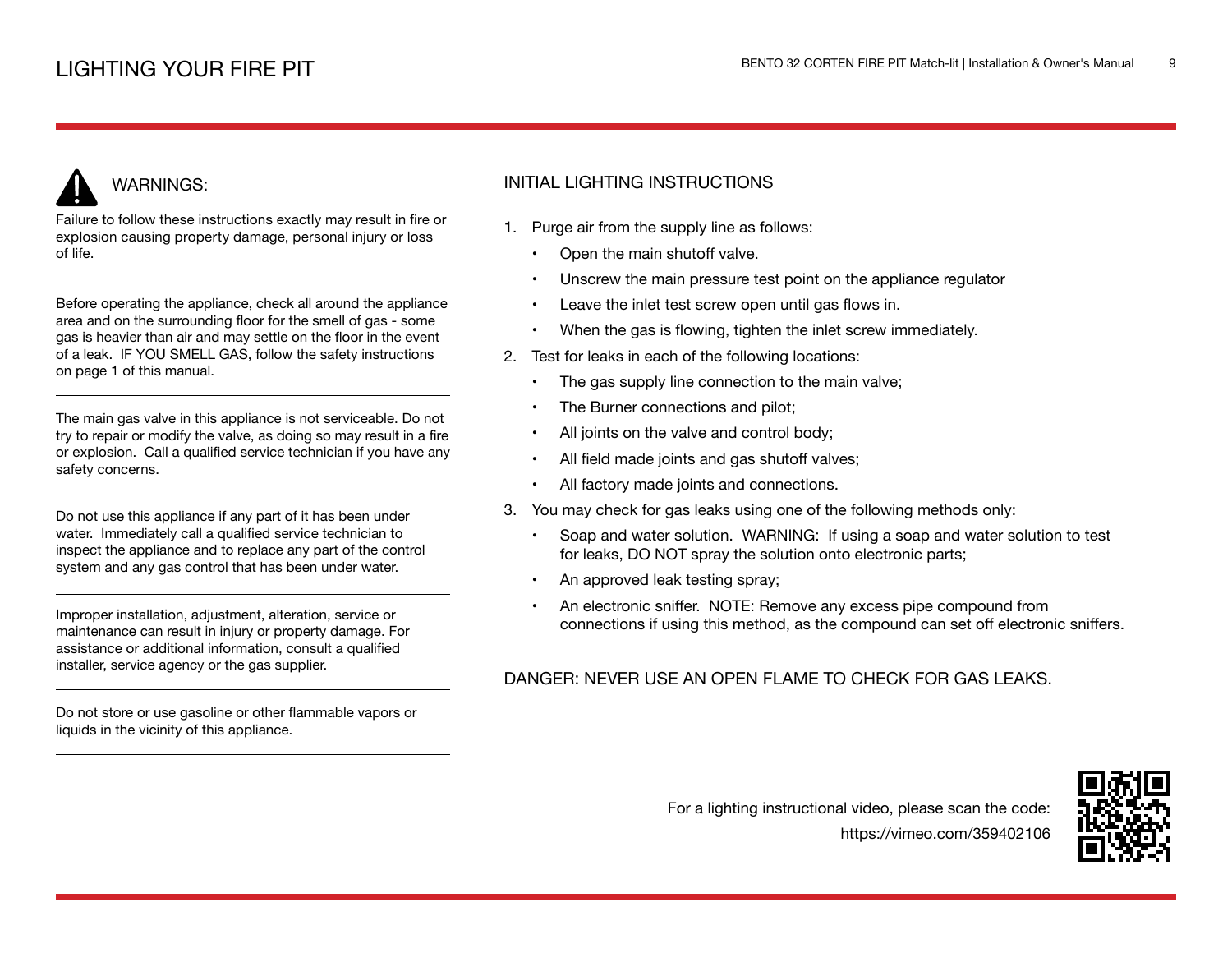## STOP!

Review the safety information on pages 1, 2 and 9 of this manual.

Use only your hand to push in or turn the gas control key. Never use tools. If the key will not push in or turn by hand, don't try to repair it, call a qualified service technician. Force or attempted repair may result in a fire or explosion.

Please ensure that you are familiar with the safe operation of the fire pit controls before replacing the instructional control knob with the Paloform key.

The control key/knob is meant to fit tight and be left in place. Remove only for winterization.



VALVE POSITIONS

The gas valve has three positions: PILOT, ON and OFF.

- To light your fire pit, you first light the pilot flame, then turn on the gas to main burner.
	- 1. Insert the control key (or control knob). Make sure the "half-moon"-shaped hole in the end of the key and the valve stem are aligned.
- 2. The key should turn freely 90°. Turn the key to the PILOT position (clockwise until it stops)
- 3. Push the control key in until it stops, and hold in this position.
- 4. Apply a flame to the lighting port with a barbecue lighter. The pilot flame will ignite.
- 5. Continue to hold the key down for up to thirty seconds after lighting the pilot.
- 6. When the control key is released, the pilot flame should continue to burn (if the pilot goes out, repeat the above steps).
- 7. Rotate the gas control key from PILOT to ON position (full counterclockwise position) to supply full flow to main burner.

Failure to turn the control key to the full ON position will reduce the flow and could result in poor ignition of main burner.

- 8. To extinguish main burner, rotate the gas control key clockwise to the PILOT position.
- 9. To extinguish pilot, push the control key in slightly and turn to the OFF position (fully clockwise).

NOTE: We do not recommend leaving the fire pit unattended with the pilot lit. Please turn to the OFF position.



Push key in PILOT position to start the flow of gas to the pilot. Light the pilot while holding the key in



turn on the main burner. To turn the main burner off, turn clockwise 90° back to the PILOT position





To turn the pilot off, push slightly and turn clockwise 90° to the OFF position.

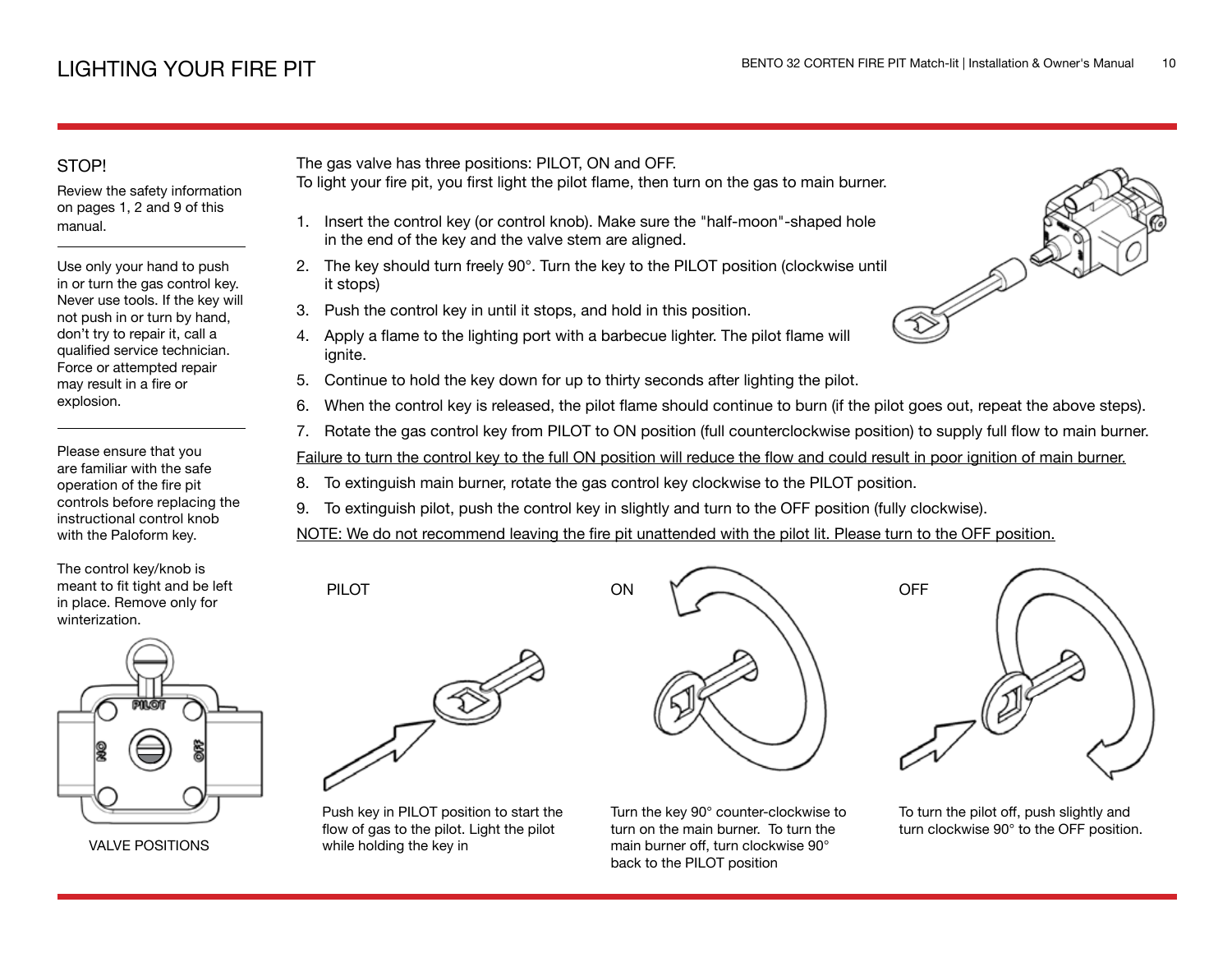### KEEP YOUR FIRE PIT COVERED

Covering your fire pit with its all-weather cover when not in use will prolong the life of all its components.

WARNING: Turn off gas before servicing fire pit.

We recommend that a qualified service technician perform the following check-ups at the beginning of each fire pit season.

If any irregularities are apparent with operation. Please refer to Troubleshooting guide, page 12.

## BURNER ELEMENT AND PILOT

Inspect the burner at regular intervals at least twice a year. Keep the burner and pilot area clean by vacuuming or brushing. Make sure the burner porting and burner air openings are free of obstructions at all times. Remove pilot cover to inspect pilot

Remove topping from top of burner ring and Inspect area around the burner. Remove any lint or foreign material with a brush or vacuum cleaner.

### PILOT FLAME

The flames from the pilot should be visually checked as soon as the unit is installed, and periodically during normal operation. The pilot flame must always be present when the fire pit is in operation. The pilot flame has two distinct flames: one engulfing the thermocouple and the other reaching to the main burner.



PILOT ASSEMBLY

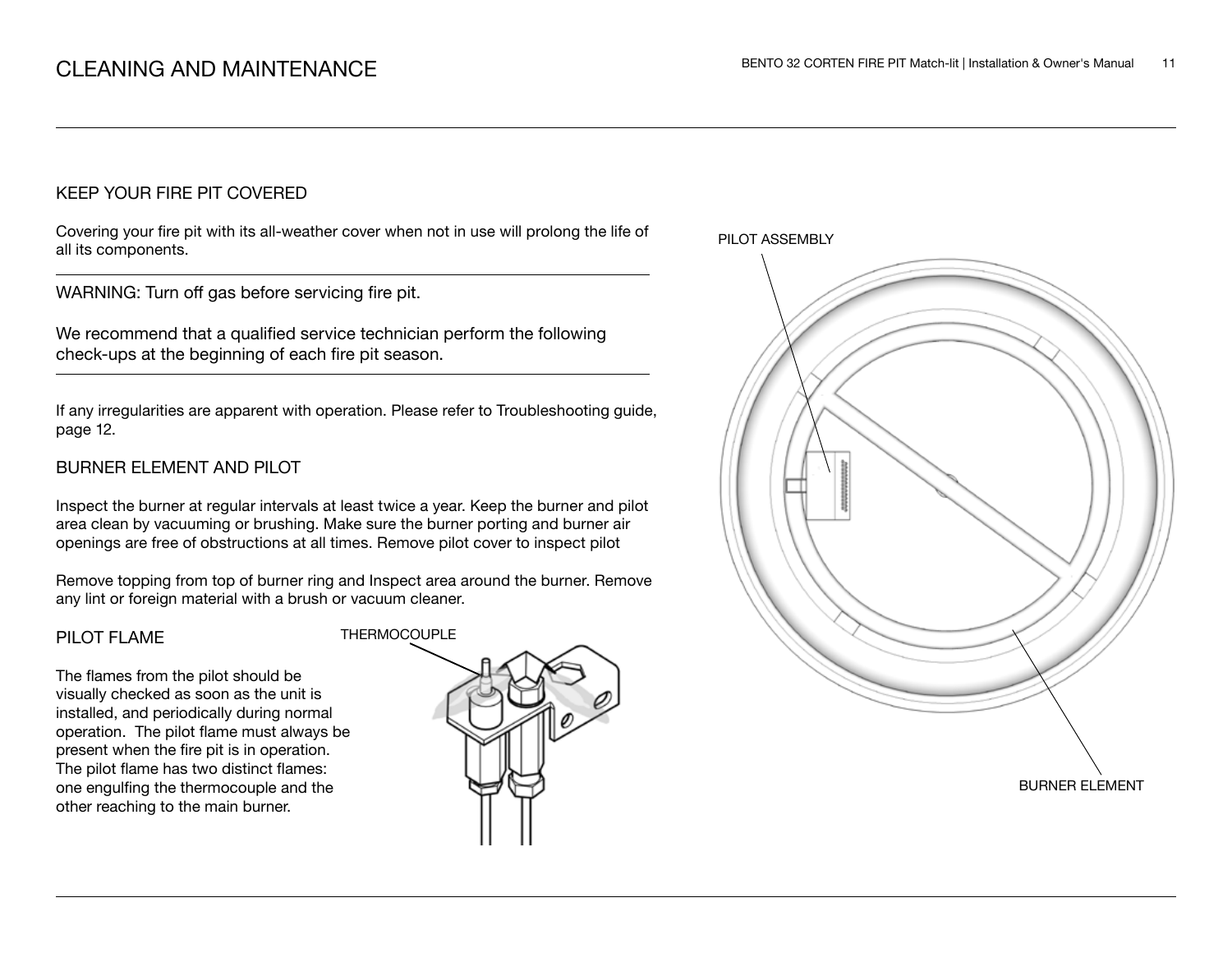### WARNING:

Turn off appliance and let cool before servicing. Only a qualified service person should service and repair this appliance.

IMPORTANT: Operating unit where impurities in air exist may create odors. Cleaning supplies, paint, paint remover, cigarette smoke, cements and glues, new carpet or textiles, etc., create fumes. These fumes may mix with combustion air and create odors. These odors will disappear over time.



Shut off gas supply. Do not try to light any appliance.

Do not touch any electrical switch; do not use any phone in the vicinity of the appliance.

Immediately call your gas supplier from a safe distance. Follow your gas supplier's instructions.

| <b>OBSERVED PROBLEM</b>                                                                                                                                                              |                      | POSSIBLE CAUSE                                                                                                                                  |                      | <b>REMEDY</b>                                                                                                                                                                                                                           |
|--------------------------------------------------------------------------------------------------------------------------------------------------------------------------------------|----------------------|-------------------------------------------------------------------------------------------------------------------------------------------------|----------------------|-----------------------------------------------------------------------------------------------------------------------------------------------------------------------------------------------------------------------------------------|
| Unit is smoking / sooting excessively. (Note:<br>It is natural and unavoidable for appliance<br>sets to produce moderate levels of carbon<br>(soot) where flames contact the media.) | 1.<br>2.<br>3.       | Poor fuel quality<br>Excessive flame impingement or block-<br>age<br>Improper fuel/air mixture                                                  | 1.<br>2.<br>3.       | Contact local natural gas company<br>Separate the stones to allow more<br>flame passage<br>Remove any foreign items from the<br>flame pattern and/or check for proper<br>orifice sizing                                                 |
| Burner is excessively noisy<br>(Note: The movement and combustion of gas<br>will create low, unavoidable levels of noise.)                                                           | 1.<br>2.             | Passage of air/gas across irregular<br>surfaces<br>Excessive gas pressure on natural gas<br>units                                               | 1.<br>2.             | Relieve any tight bends or kinks in<br>gas supply line<br>Check/reset gas regulator pressure                                                                                                                                            |
| Gas odor even when manual valve is in the<br>OFF position                                                                                                                            | 1.<br>2.             | Gas leak. See Warning statement below.<br>Main gas valve defective.                                                                             | 1.<br>2.             | Locate and correct all leaks (see<br>Checking Gas Connections, pg 8)<br>Replace gas valve                                                                                                                                               |
| Unit produces unwanted odors                                                                                                                                                         | 1.                   | Gas leak. See Warning statement below.                                                                                                          | 1.                   | Locate and correct all leaks (see<br>Checking Gas Connections, pg 8)                                                                                                                                                                    |
| Pilot cannot be lit                                                                                                                                                                  | 1.<br>2.<br>3.<br>4. | Gas supply turned off or manual shutoff<br>valve closed<br>Air in gas lines when installed<br>Pilot adjustment screw closed<br>Pilot is clogged | 1.<br>2.<br>3.<br>4. | Turn off gas supply or open manual<br>shutoff valve<br>Purge air from the supply line<br>Adjust pilot flame for approximately<br>1" blue flame<br>Clean pilot (see Cleaning and Main-<br>tenance, page 11) or replace pilot<br>assembly |
| Pilot does not stay lit after control is released                                                                                                                                    | 1.<br>2.             | Flame sensor/thermocouple is not hot<br>enough<br>Thermocouple is damaged                                                                       | 1.<br>2.             | Retry, holding control 0key for a<br>longer period of time (20 seconds or<br>more) before releasing<br>Replace thermocouple                                                                                                             |
| Burner does not light after pilot is lit                                                                                                                                             | 1.<br>2.<br>3.<br>4. | Burner orifice is clogged<br>Inlet gas pressure is too low<br>Burner orifice diameter is too small<br>Flame sensor lead loose or disconnected   | 1.<br>2.<br>3.<br>4. | Clean burner orifice<br>Contact local gas or propane supplier<br>Replace burner orifice<br>Reconnect or tighten lead                                                                                                                    |
| Delayed burner ignition                                                                                                                                                              | 1.                   | Pilot flame is obstructed                                                                                                                       | 1.                   | Clear media/debris from lighting port                                                                                                                                                                                                   |
| Burner flame is too low                                                                                                                                                              | 1.<br>2.<br>3.       | Incorrect gas supply or pressure<br>Blocked burner orifice or burner ports<br>Improper burner orifice size                                      | 1.<br>2.<br>3.       | Check for proper gas supply pressure<br>Free burner orifice and burner ports of<br>any burrs, paint, or other blockage<br>Verify proper burner orifice sizing (see<br>page 4)                                                           |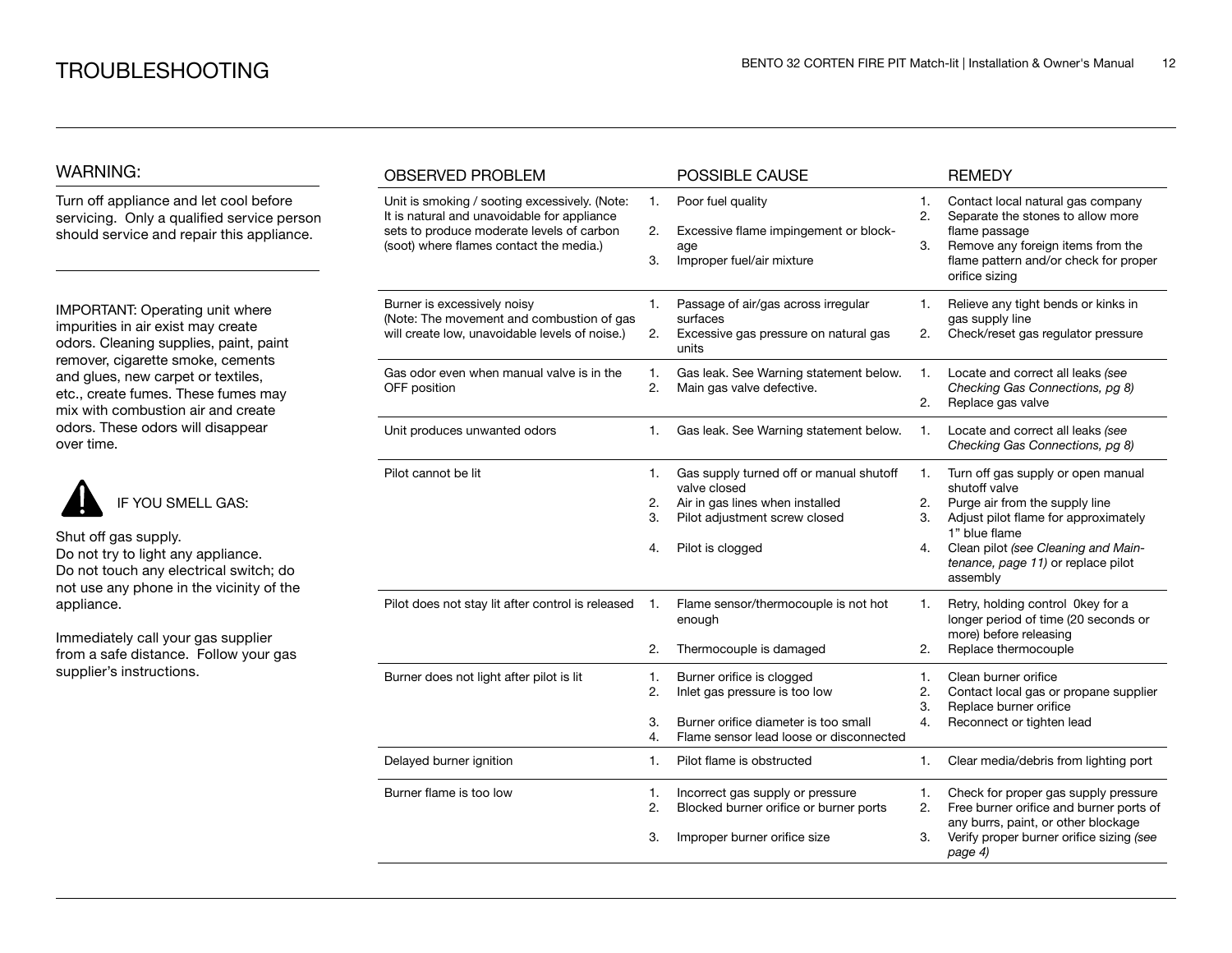|    |                           | Natural Gas          | Propane       |
|----|---------------------------|----------------------|---------------|
| 1  | <b>Pilot Cover</b>        | CIR-EPC              | same          |
| 1a | Pilot Shroud              | CIR-EPC              | same          |
| 2  | Pilot Assembly            | <b>PIL-M-388</b>     | same          |
| 3  | 18" Burner Ring           | CIR-18-BUR           | same          |
| 4  | <b>Burner Pan</b>         | CIR-18-PAN           | same          |
| 5  | 3/8" Flare Adapter        |                      |               |
| 6  | Regulator                 | M-REG-RV20-NG        | M-REG-RV20-LP |
| 7  | 3/8" Close Nipple         |                      |               |
| 8  | 3/8" 135° Street Elbow    |                      |               |
| 9  | Valve Bracket             | BEN32-BRA-WR109      | same          |
| 10 | Main Gas Valve            | M-VAL-WR-764-109     | same          |
| 11 | Control Key               | M-KEY-WR109          | same          |
| 12 | Venturi                   | CIR-VEN-1            | same          |
| 13 | Orifice                   | FIT-ORI-18           | FIT-ORI-37    |
| 14 | 3/8" Street Elbow         |                      |               |
| 15 | <b>Flex Connector</b>     | CON-SS-5MM-12        | same          |
| 16 | Burner Media (not shown)  | <b>Crushed Glass</b> | Lava Pebbles  |
| 17 | Topping Media (not shown) | Various              | Various       |
| 18 | Fabric Cover (not shown)  | COV-BEN32-LC         | same          |
| 19 | Corten Vessel (not shown) | BEN32-10             | same          |